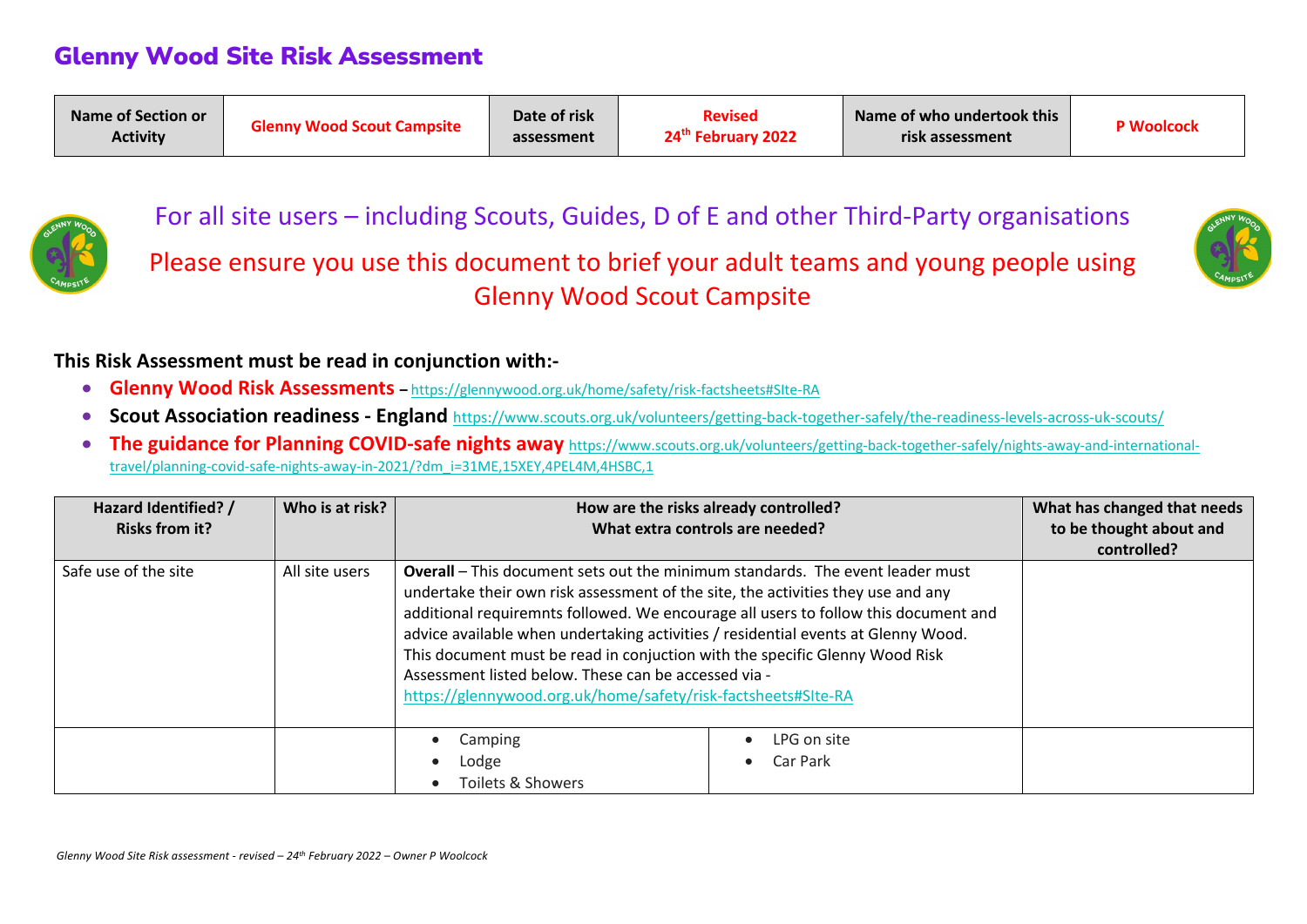|                               |                | Draft Risk Assessments are available for camping / using the lodge and activities. These    |  |
|-------------------------------|----------------|---------------------------------------------------------------------------------------------|--|
|                               |                | should be used to assist leaders in the development of their own risk assessments           |  |
|                               |                | when on site and using Glenny Wood provided activities.                                     |  |
|                               |                |                                                                                             |  |
|                               |                | In addition, there are a range of factsheets available which provide guidelines for using   |  |
|                               |                | the site / lodge and activities. These will also assist Leader in developing their own risk |  |
|                               |                | assessment. Factsheets should be read first, prior to risk assessment development. Fact     |  |
|                               |                | Sheet https://glennywood.org.uk/home/safety/factsheets                                      |  |
|                               |                |                                                                                             |  |
| High level - Safe use of site | Young people,  | Safety - It is key that when using Glenny Wood Scout Campsite, you maintain and             |  |
| with appropriate              | Leaders,       | operate high safety standards as required by your organisation. If your organisation        |  |
| authorisation and risk        | And other      | does not have such standards then the Scout Association rules must be followed -            |  |
| assessments in place.         | <b>Adults</b>  | https://www.scouts.org.uk/                                                                  |  |
|                               | including      | Cleaning - It will be a requirement on all users, even those there for just an hour, to     |  |
|                               | parents/carers | thoroughly clean the areas used.                                                            |  |
|                               |                | Authorisation - To enable you to book Glenny Wood you must have completed the               |  |
|                               |                | necessary risk assessment to allow you to commence face to face activities.                 |  |
|                               |                | General Site Safety - Normal site safety actions will remain in place and the additional    |  |
|                               |                | requirements of the site team will be factored in, monitored, and recorded.                 |  |
| <b>Booking</b>                | Young people,  | Booking to use the site will be to the confirmed times, so please keep to these             |  |
| Drop off and Collection of    | Leaders,       | times. Any changes to this need to be agreed in advance and via further booking             |  |
| Young People                  | And other      | request.                                                                                    |  |
| Maintaining social distance   | <b>Adults</b>  | All drop off and collection should be undertaken in the top car park.                       |  |
| higher risk of infection      | including      | All parental/carer parking to be in the top car park only.                                  |  |
| spread if social distancing   | parents/carers | Site users should not attend Glenny Wood any earlier than 15 minutes before the             |  |
| not maintained.               |                | due booked time.                                                                            |  |
|                               |                | Please use the booked plateau / activities area as your place to meet, leave bags etc,      |  |
|                               |                | please do not congregate on the lodge patio unless you have this booked.                    |  |
|                               |                | Normal Car Parking draft risk assessment can be found at                                    |  |
|                               |                | https://glennywood.org.uk/home/safety/risk-factsheets.html                                  |  |
| Managing risk of infection    | Young people,  | The cleaning requirements must be managed by the section leaders.                           |  |
|                               | Leaders,       | Hand sanitiser/ hand washing facilities, Hot & cold water, is available at Glenny           |  |
|                               | And other      | Wood in the Toilet Areas, Showers and Lodge.                                                |  |
|                               | <b>Adults</b>  |                                                                                             |  |
|                               |                |                                                                                             |  |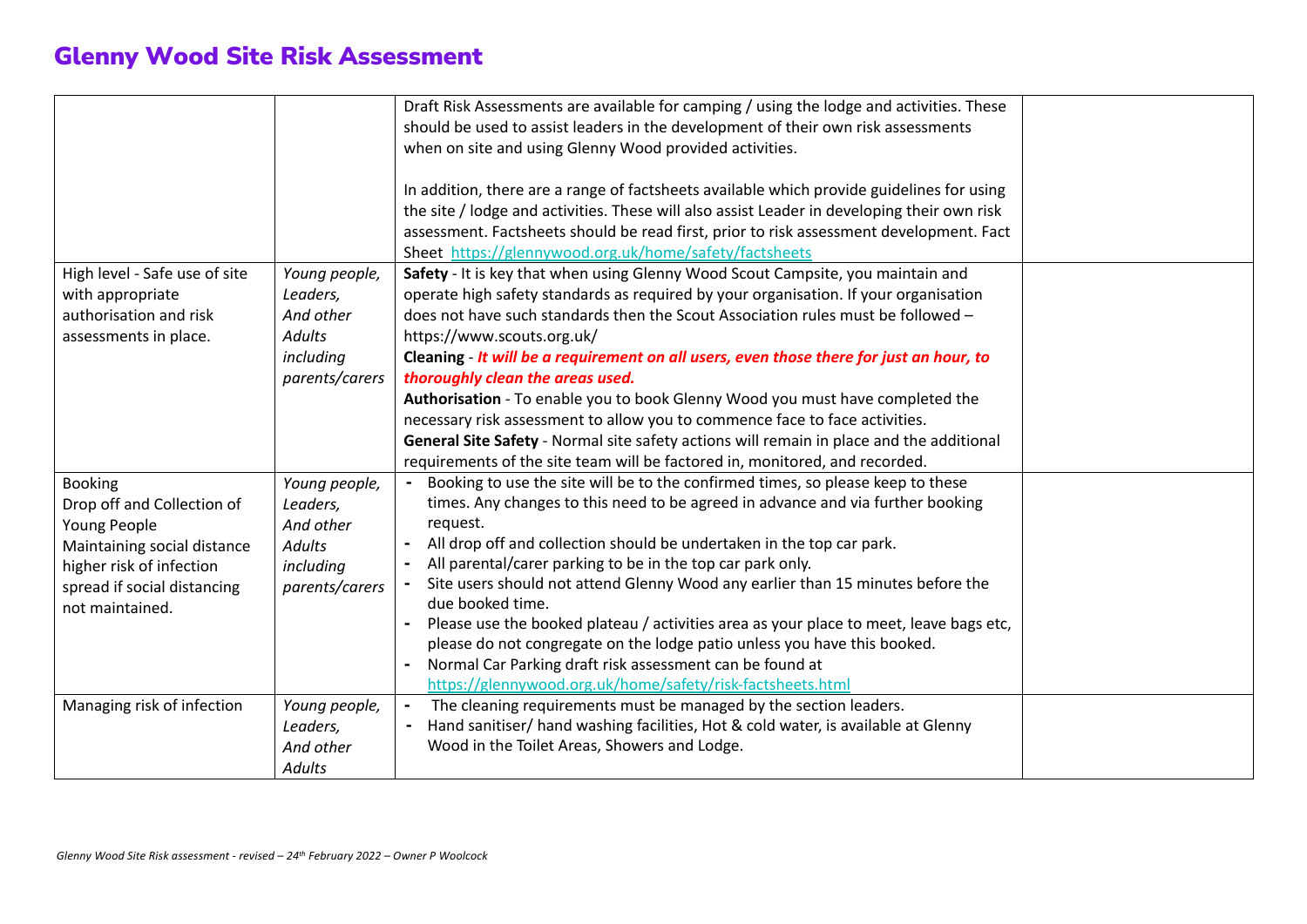|                                 | including      | Hand sanitiser/hand washing, should take place when using the Lodge / Toilets and     |  |
|---------------------------------|----------------|---------------------------------------------------------------------------------------|--|
|                                 | parents/carers | any activity equipment. Additional handwashing should also take place after the end   |  |
|                                 |                | of each activity.                                                                     |  |
|                                 |                | The 20 second hand washing approach is recommended.                                   |  |
|                                 |                | Section Leaders must manage this area                                                 |  |
| Hygiene of toilets: higher risk | Young people,  | The toilets have now reverted to single sex loos - Girls, Boys and Adults.            |  |
| of infection spread if hygiene  | Leaders,       | Anyone accessing the toilets should use the hand sanitiser provided prior to and      |  |
| not carried out.                | And other      | after using the loos.                                                                 |  |
|                                 | <b>Adults</b>  | Please remind everyone to wash their hands after using the loo, for 20 seconds as     |  |
| <b>Using the Toilets</b>        | including      | recommended. There is hot & cold water and soap available.                            |  |
|                                 | parents/carers | Leaders are to Antiseptic clean the toilets after the sections use ready for the next |  |
|                                 |                | group to arrive. Guidance below.                                                      |  |
|                                 |                | The site team will undertake a weekly inspection of the Toilets and action            |  |
|                                 |                | accordingly.                                                                          |  |
| Hygiene of toilets: higher risk | Young people,  | Gloves and antiseptic wipes are provided                                              |  |
| of infection spread if hygiene  | Leaders,       | Gloves to be worn for user's protection.                                              |  |
| not carried out.                | And other      | Cleaning requirements, please clean in this order, thoroughly wipe around             |  |
|                                 | <b>Adults</b>  | Sinks / Hand dryers / Cubical doors / Toilets                                         |  |
| <b>Cleaning the Toilets</b>     | including      | And as you leave, the door handles, using new wipes.                                  |  |
|                                 | parents/carers | PLEASE TAKE YOUR RUBISH HOME WITH YOU, not leave in the bins in the cubicles. A       |  |
|                                 |                | bag is provided.                                                                      |  |
|                                 |                | This cleaning should be done for the toilet area you have been allocated.             |  |
|                                 |                | Once finished don't forget to thoroughly wash your hands and clean around after.      |  |
|                                 |                | Please do not mop the floors in the loos as this makes them very wet and messy for    |  |
|                                 |                | the next user                                                                         |  |
|                                 |                |                                                                                       |  |

| The Lodge                     | Young people,  | The lodge is available to book.                                                         |  |
|-------------------------------|----------------|-----------------------------------------------------------------------------------------|--|
| Hygiene of Indoor area:       | Leaders,       | Only one group can use the lodge at any one time<br>$\blacksquare$                      |  |
| higher risk of infection      | And other      | Anyone using the lodge should use the hand sanitiser provided prior to and after        |  |
| spread if hygiene not carried | Adults         | using the area.                                                                         |  |
| out.                          | including      | Please remind everyone to wash their hands regularly, for 20 seconds as                 |  |
|                               | parents/carers | recommended.                                                                            |  |
|                               |                | It is the lodge users lead responsibility to ensure the lodge is Antiseptic cleaned and |  |
|                               |                | any Glenny equipment used is also Antiseptic cleaned.                                   |  |
|                               |                | If members of the group using the lodge also use their allocated toilets, then the      |  |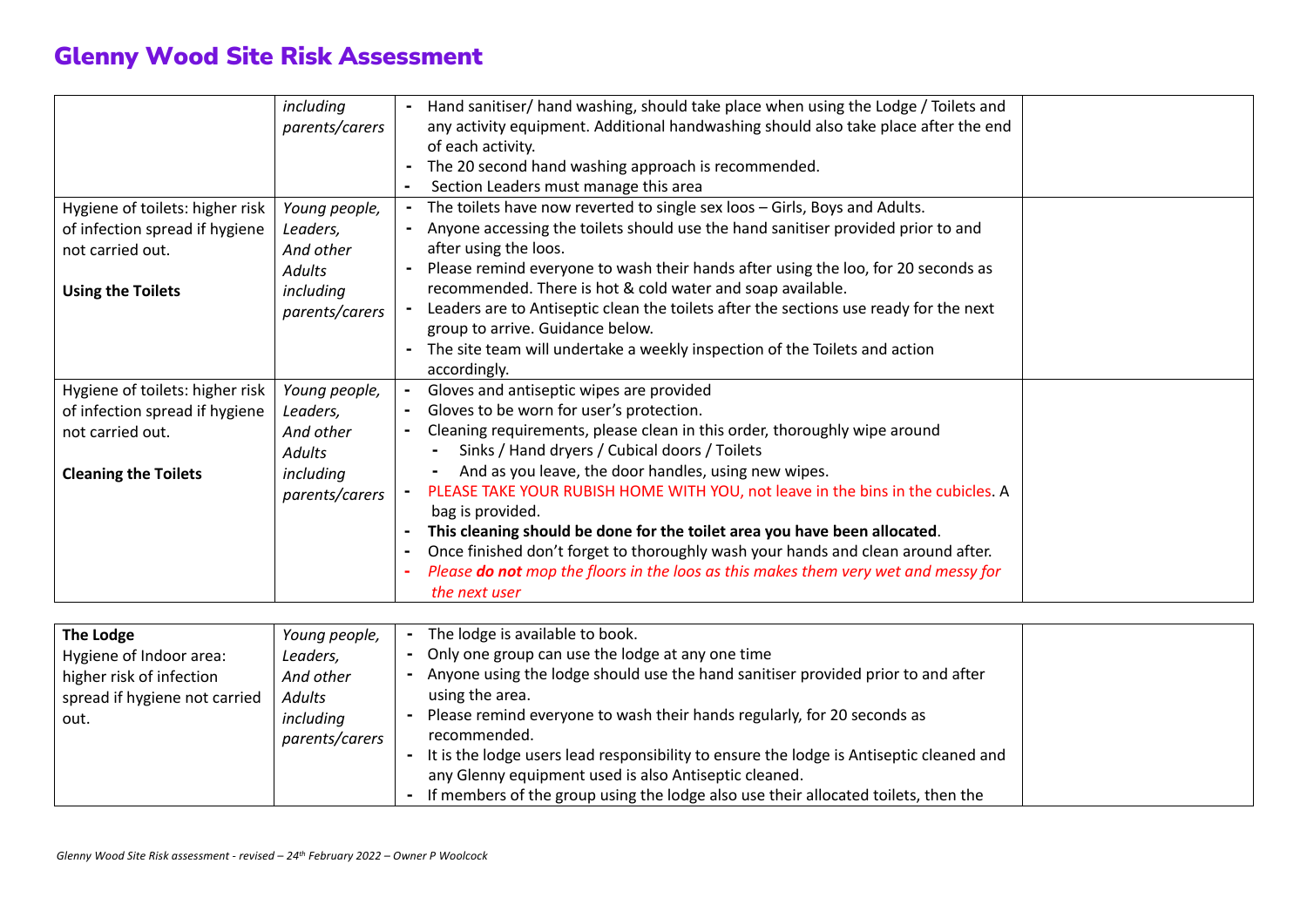| lodge user lead is responsible to ensure these are Antiseptic cleaned as detailed in 7<br>above.<br>Please ensure both the lodge and loos are left tidy, all the cleaning equipment is<br>back in its container and left on the kitchen top / tops in the loos, DON'T FORGET TO<br>TAKE ALL YOUR RUBBISH HOME WITH YOU and to sign the cleaning sheet.<br>Lodge Factsheets and draft risk assessment forms can be found at<br>https://glennywood.org.uk/home/safety/risk-factsheets.html Covid 19 guidelines<br>here override the factsheets which are business as usual guidance, and still highly<br>relevant<br>Gloves and antiseptic wipes are provided for you to clean the lodge, not just the |  |
|------------------------------------------------------------------------------------------------------------------------------------------------------------------------------------------------------------------------------------------------------------------------------------------------------------------------------------------------------------------------------------------------------------------------------------------------------------------------------------------------------------------------------------------------------------------------------------------------------------------------------------------------------------------------------------------------------|--|
|                                                                                                                                                                                                                                                                                                                                                                                                                                                                                                                                                                                                                                                                                                      |  |
| kitchen, after use.                                                                                                                                                                                                                                                                                                                                                                                                                                                                                                                                                                                                                                                                                  |  |
| Please use the gloves for your own protection.                                                                                                                                                                                                                                                                                                                                                                                                                                                                                                                                                                                                                                                       |  |
| We recommend you also use a face mask; this you will need to provide.                                                                                                                                                                                                                                                                                                                                                                                                                                                                                                                                                                                                                                |  |
| Cleaning requirements - please thoroughly wipe around                                                                                                                                                                                                                                                                                                                                                                                                                                                                                                                                                                                                                                                |  |

| Cleaning the Lodge - once it     | Young people,  | Please clean as follows -                                                              |
|----------------------------------|----------------|----------------------------------------------------------------------------------------|
| is in use.                       | Leaders,       | all stainless-steel areas in the kitchen                                               |
|                                  | And other      | Cooker (if used)                                                                       |
| Using the lodge for over         | Adults         | Taps                                                                                   |
| night stays please see the       | including      | Kettle                                                                                 |
| <b>Residential section below</b> | parents/carers | Water boiler (if used)                                                                 |
|                                  |                | Fridge and Freezer, if used. Otherwise leave turned off and doors open.                |
|                                  |                | The metal doors from kitchen to decking                                                |
|                                  |                | Please brush the floors, do not mop them.                                              |
|                                  |                | Antiseptic Clean any equipment used - chairs, tables etc.                              |
|                                  |                | Please remember to thoroughly wipe all door handles in the lodge as you leave,         |
|                                  |                | including the outside entrance handle. In addition, the Lodge key, safe and safe dials |
|                                  |                | must be cleaned as the locking up process is completed.                                |
|                                  |                | PLEASE TAKE YOUR RUBISH HOME WITH YOU. A bag is provided.<br>$\blacksquare$            |

| <b>Activities</b>       | Young people, | All activities are now available                                                         |  |
|-------------------------|---------------|------------------------------------------------------------------------------------------|--|
| Activities equipment: - | Leaders,      | There is Hand gel, a pack of wipes and disposal bags provided with the activities. It is |  |
| operating them safely   | And other     | however recommended you also bring your own.                                             |  |
|                         | Adults        | Glenny Wood activities factsheets to be followed along with specific activities-based    |  |
|                         |               | risk assessments should be created by each user. The information is available on the     |  |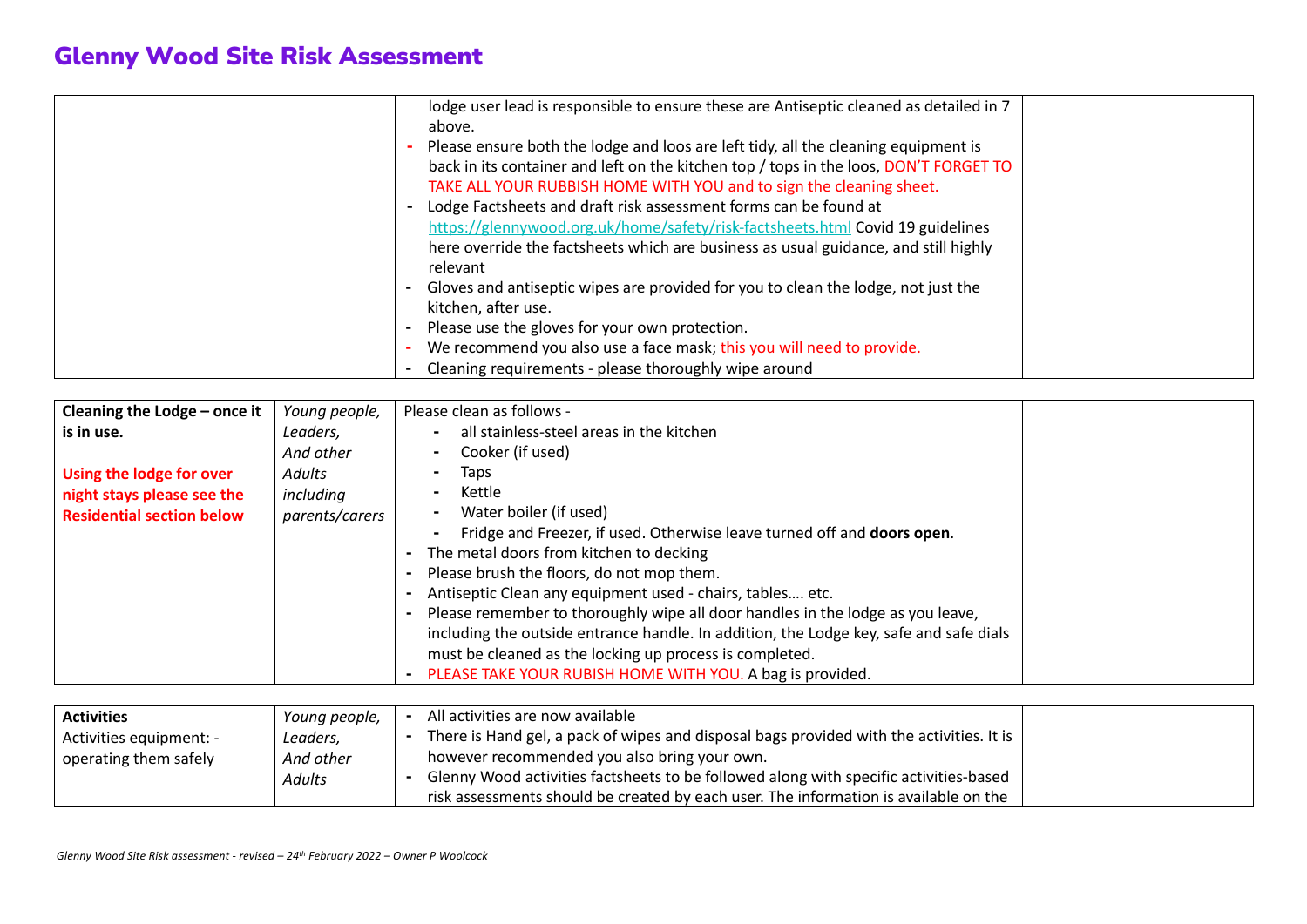| Managing the higher risk of  | including      | website.https://glennywood.org.uk/home/safety/risk-factsheets.html                  |  |
|------------------------------|----------------|-------------------------------------------------------------------------------------|--|
| infection spread if hygiene  | parents/carers |                                                                                     |  |
| not carried out.             |                |                                                                                     |  |
| Use of outdoor spaces: un-   | Young people,  | When booking Glenny Wood, you will need to book a plateau / activities area to use, |  |
| even ground, access to space | Leaders,       | and the expectation is you use this only as your meeting point.                     |  |
| less controlled, cannot be   | And other      | Access to the toilets must be undertaken in a safe and orderly manner and operated  |  |
| cleaned.                     | Adults         | and cleaned as described above.                                                     |  |
|                              | including      | The ground area at Glenny is undulating and care must always be taken when using    |  |
|                              | parents/carers | the site and appropriate footwear worn.                                             |  |

| <b>Residentials</b><br>Allowing residentials to take<br>place and following the<br><b>Scout Association</b><br>requirements<br>The overall management of a<br>safe residential experience,<br>and reducing the potential<br>impact of Covid 19 | Young people,<br>Leaders,<br>And other<br>Adults<br>including<br>parents/carers | The guidance for Planning COVID-safe nights away must be followed by all Scouting<br>groups when camping at Glenny https://www.scouts.org.uk/volunteers/getting-<br>back-together-safely/nights-away-and-international-travel/planning-covid-safe-<br>nights-away/<br>Similar guidelines should be available for other youth organisations to enable<br>camping at Glenny Wood. If not follow the Scout association approach<br>Ventilate extensively daily<br>Have some air flow through overnight in all but the worst weather, eg: by opening<br>vents. Warn campers that they may need to take another layer of bedding or<br>nightwear.<br>Tidy daily. In particular, remove any used tissues, wipes, etc<br>Avoid using sleeping accommodation for social activities, take a shelter which allows<br>for a covered space if weather is bad instead of people using their sleeping tents. |
|------------------------------------------------------------------------------------------------------------------------------------------------------------------------------------------------------------------------------------------------|---------------------------------------------------------------------------------|------------------------------------------------------------------------------------------------------------------------------------------------------------------------------------------------------------------------------------------------------------------------------------------------------------------------------------------------------------------------------------------------------------------------------------------------------------------------------------------------------------------------------------------------------------------------------------------------------------------------------------------------------------------------------------------------------------------------------------------------------------------------------------------------------------------------------------------------------------------------------------------------|
| <b>Residentials</b><br>Maintaining good hygiene                                                                                                                                                                                                | Young people,<br>Leaders,<br>And other<br>Adults<br>including<br>parents/carers | Ensure everyone washes in hot water, using the soap provided after each activity.<br>Thorough washing before bedtime and in the mornings<br>Use hand sanitiser prior to activities / entering any of the buildings<br>Make use of the allocated, colour coded, showers provided<br>Tidy at least daily. In particular, remove any used tissues, wipes, etc                                                                                                                                                                                                                                                                                                                                                                                                                                                                                                                                     |